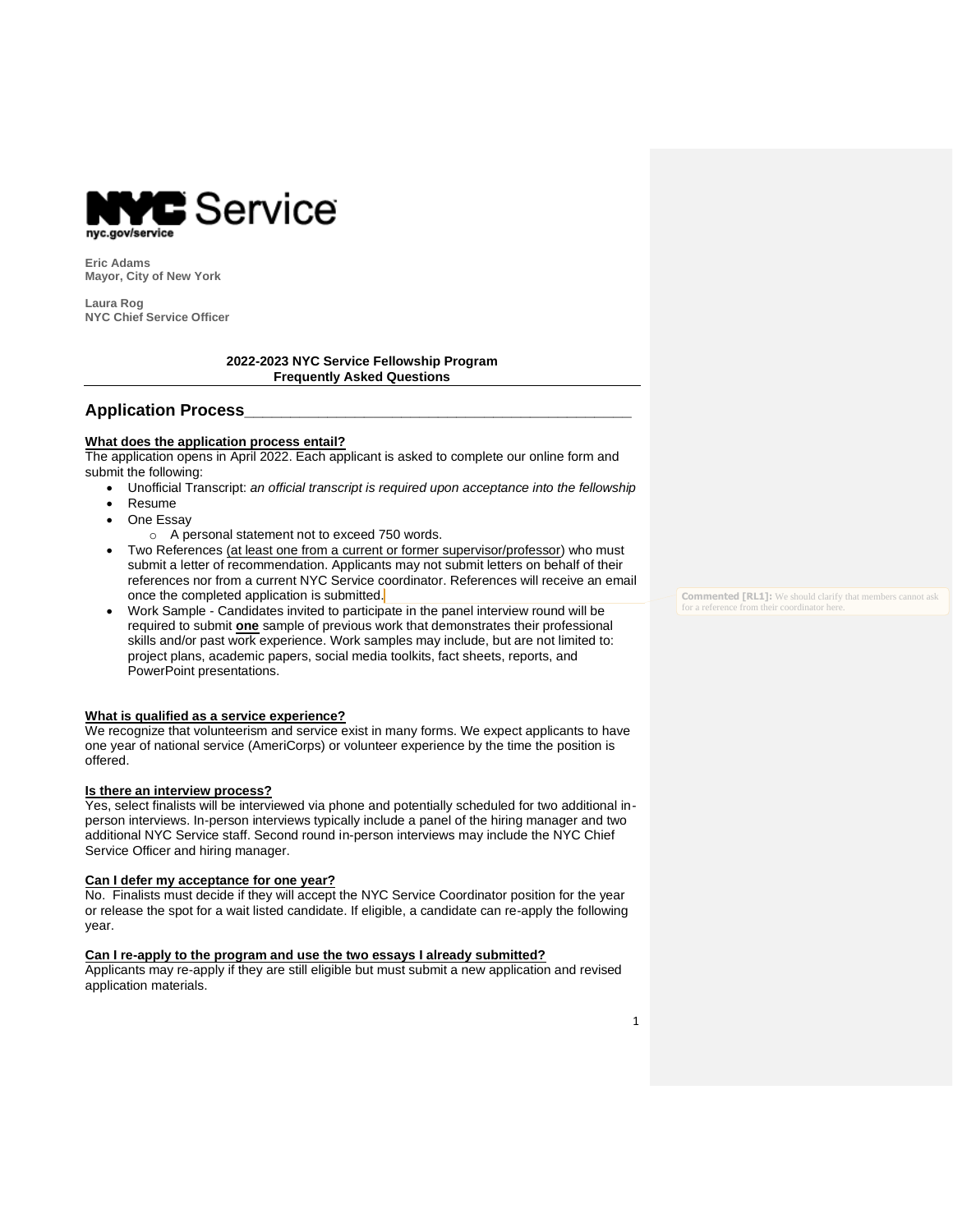

**Eric Adams Mayor, City of New York**

**Laura Rog NYC Chief Service Officer**

#### **How are will we be notified throughout the process?**

All communication will be done via email.

#### **Do we need to submit both undergraduate and graduate transcripts, or just need graduate transcripts?**

Send most recent transcript to prove completion of your degree.

### **Can you apply for multiple fellowship coordinator positions?**

Applicants can only select up to two positions.

# **Eligibility\_\_\_\_\_\_\_\_\_\_\_\_\_\_\_\_\_\_\_\_\_\_\_\_\_\_\_\_\_\_\_\_\_\_\_\_\_\_\_\_\_\_\_\_\_\_\_\_\_\_\_\_**

## **How do I determine if I am eligible?**

Please see [eligibility.](https://mcusercontent.com/e3163e2ee79e21b79cf36982c/files/8ee70066-2c32-a36f-c1a0-6e6763020fbf/2021_2022_NYCSF_Eligibility.pdf)

### **Do I have to be a U.S. citizen to apply?**

Applicants **DO NOT** need to be U.S. citizens. However, applicants must be able to demonstrate their eligibility to work in the United States after graduation and for the entire program period. Applicants must meet the criteria set forth by the I-9, "Employment Eligibility Verification," from the U.S. Citizenship and Immigration Services (USCIS). The NYC Service Fellowship Program does not sponsor work visas.

#### **Is there an age limit to apply to this program?**

There is no age limit to apply to the program. Please see [eligibility.](https://mcusercontent.com/e3163e2ee79e21b79cf36982c/files/8ee70066-2c32-a36f-c1a0-6e6763020fbf/2021_2022_NYCSF_Eligibility.pdf)

# **Fellowship Details\_\_\_\_\_\_\_\_\_\_\_\_\_\_\_\_\_\_\_\_\_\_\_\_\_\_\_\_\_\_\_\_\_\_\_\_\_\_\_\_\_\_\_\_**

# **When does the NYC Service Fellowship Program begin? How long is the commitment?**

The 2022-2023 NYC Service Fellowship will begin in August or September 2022, depending on the position, and the program is a one-year (12 month) commitment. Each Coordinator position has a different start date during the period mentioned above. Candidates must be eligible to start no later than September  $30<sup>th</sup>$ , extensions past this date will not be considered.

#### **How much are NYC Service Coordinators in the Program paid?**

NYC Service Coordinators in our program receive a taxable stipend of \$55,326 for the 12-month program.

#### **What are the health benefits for the fellowship?**

There is a choice of paid health insurance plans (vision and dental not included). Health insurance (not including vision or dental) is also offered by the City. Some options are free, and **Commented [RL2]:** Open to thoughts on this - I just want to get us out of the pattern where we have a couple people each year who are way off the timeline.